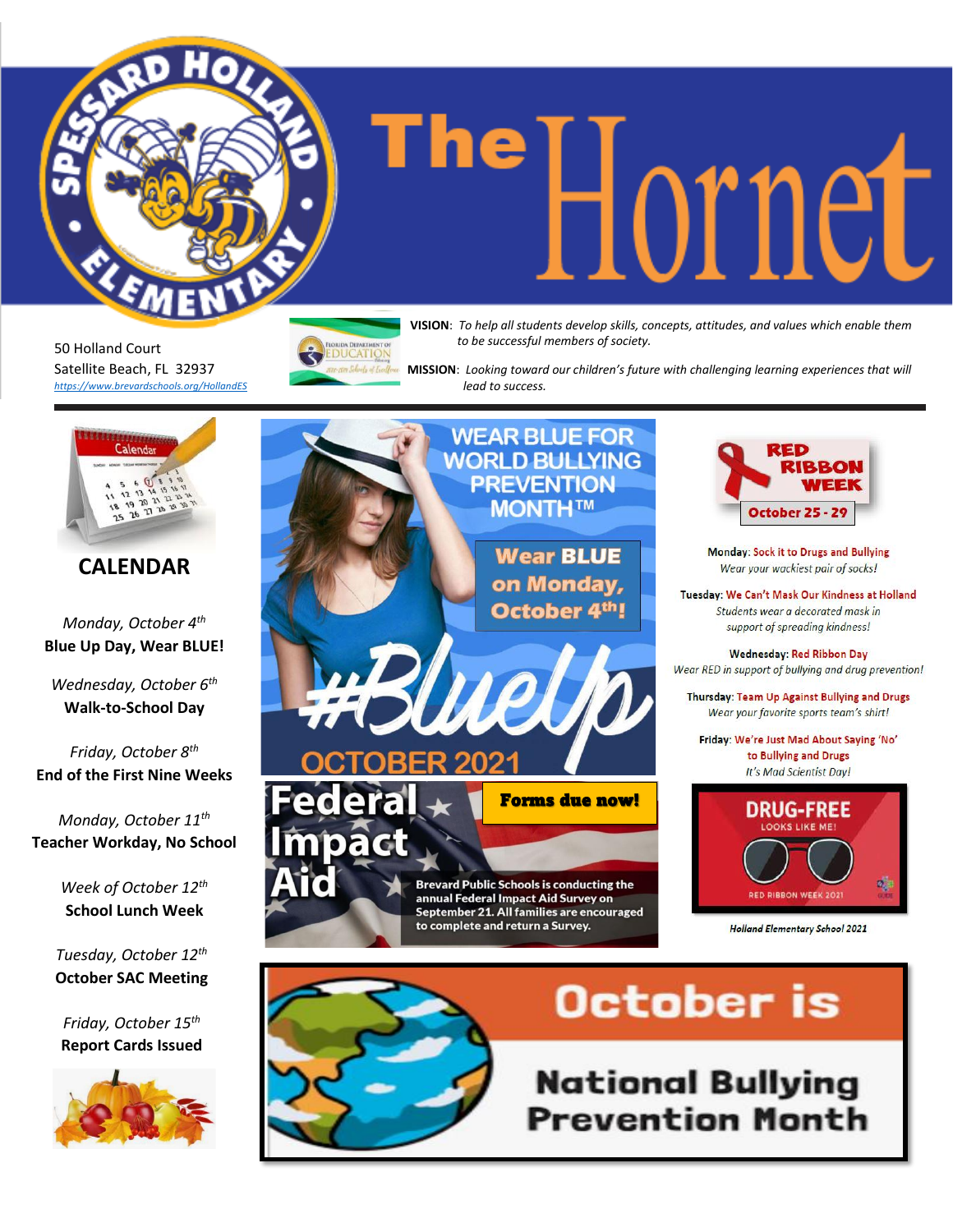### **SCHOOL NEWS**



Holland Elementary School's PTO Fall Fundraiser starts today, and we need your help! Our goal is to raise \$10,000.00 to be used to make improvements for our staff and students! A packet was sent home with your child today. It's as simple as 1, 2, 3!

1. Register TONIGHT at<https://www.shopfund.com/>

2. Share custom student support links with family & friends. 3. Student Goal: 5 Online Supporters.

REGISTER-SHARE-WIN: Sharing gets you tickets for chances to win over \$100,000 in instant prizes.

Fundraiser Links:

\* Why We Fundraise - [\(https://vimeo.com/showcase/8770826\)](https://vimeo.com/showcase/8770826) \* How To Videos - [\(https://vimeo.com/showcase/8752027\)](https://vimeo.com/showcase/8752027) \* Kick-Off Videos - [\(https://vimeo.com/showcase/8748811\)](https://vimeo.com/showcase/8748811) \* Parent Letter - [\(https://bit.ly/3AMjoqg\)](https://bit.ly/3AMjoqg) \* Prize Program - [\(https://bit.ly/2P89Dg5\)](https://bit.ly/2P89Dg5)

On behalf of the PTO and staff at Holland Elementary School, thank you for doing your part to make our fundraiser a success!

#### **2021-2022 Teacher and Employee of the Year**

Many congratulations to **Jessica Flores**, *School Secretary*, and **Scott Culbreth**, *Second-Grade Teacher*, for being chosen Holland Elementary's Employee and Teacher of the Year!



**CONGRATULATIONS and WELL-DESERVED!**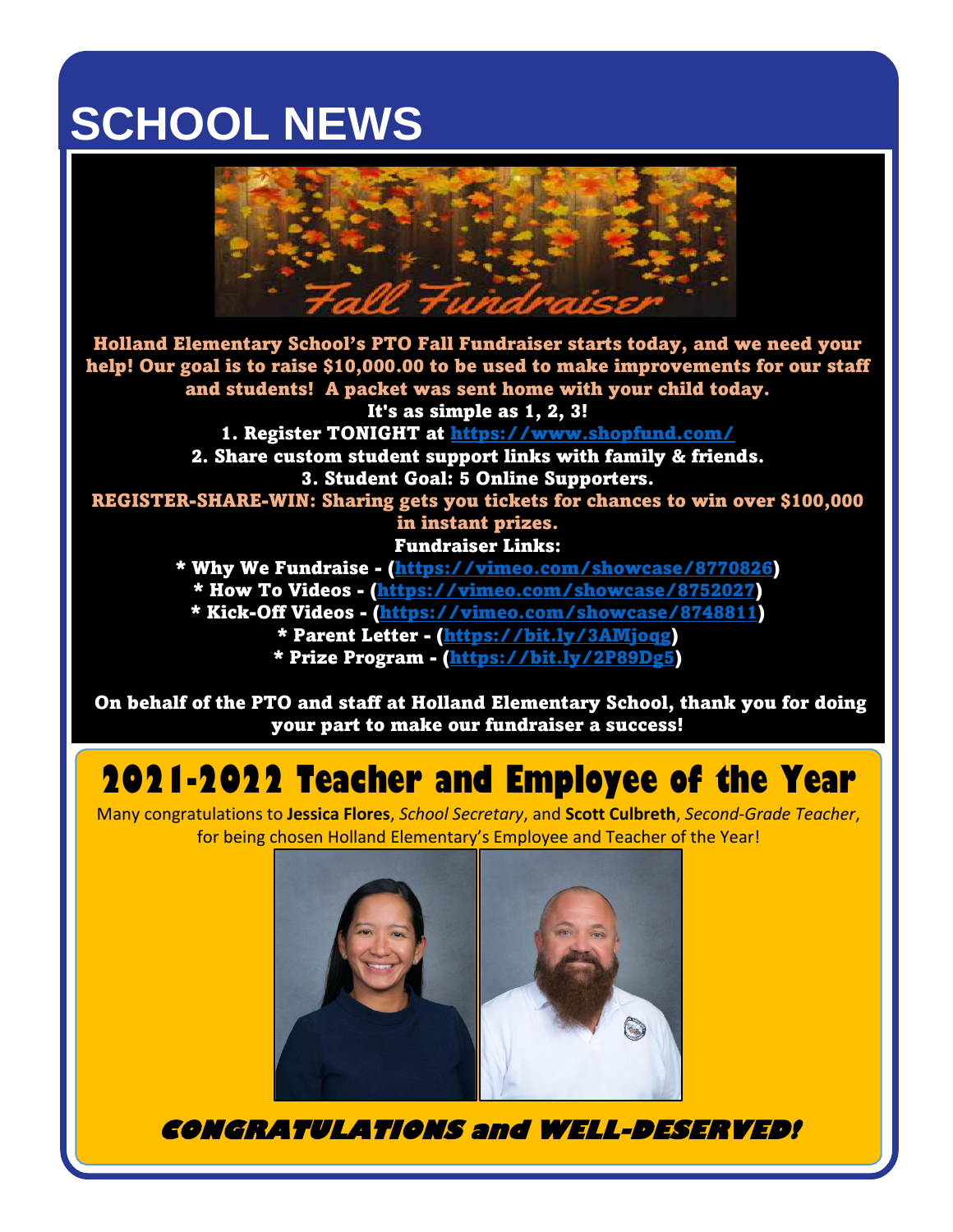## **SCHOOL NEWS**



THANK YOU to our Puzino's Pizza, business partner, for hosting a Holland Spirit Night and donating 15% to our school. We appreciate you!!











**Stephanie Terry,** Kindergarten Teacher **Melissa Butts,** Funseekers Group Leader **Rachel Grossman,** Custodian



Happy National School Custodian Appreciation Day to our FABULOUS custodial staff: Earl Lester, Sam Klein, Glenn Costlow, and Rachel Grossman!

WE APPRECIATE YOU!



#### **Wednesday, October 6th**

Calling all Hornets to meet at the Post Office on **Wednesday, October 6 th at 7:15 am** so that we can walk to school in celebration of Walk to School Day! Please remember to socially distance while we walk. (This date is a correction from our school calendar.) We hope to see you there!